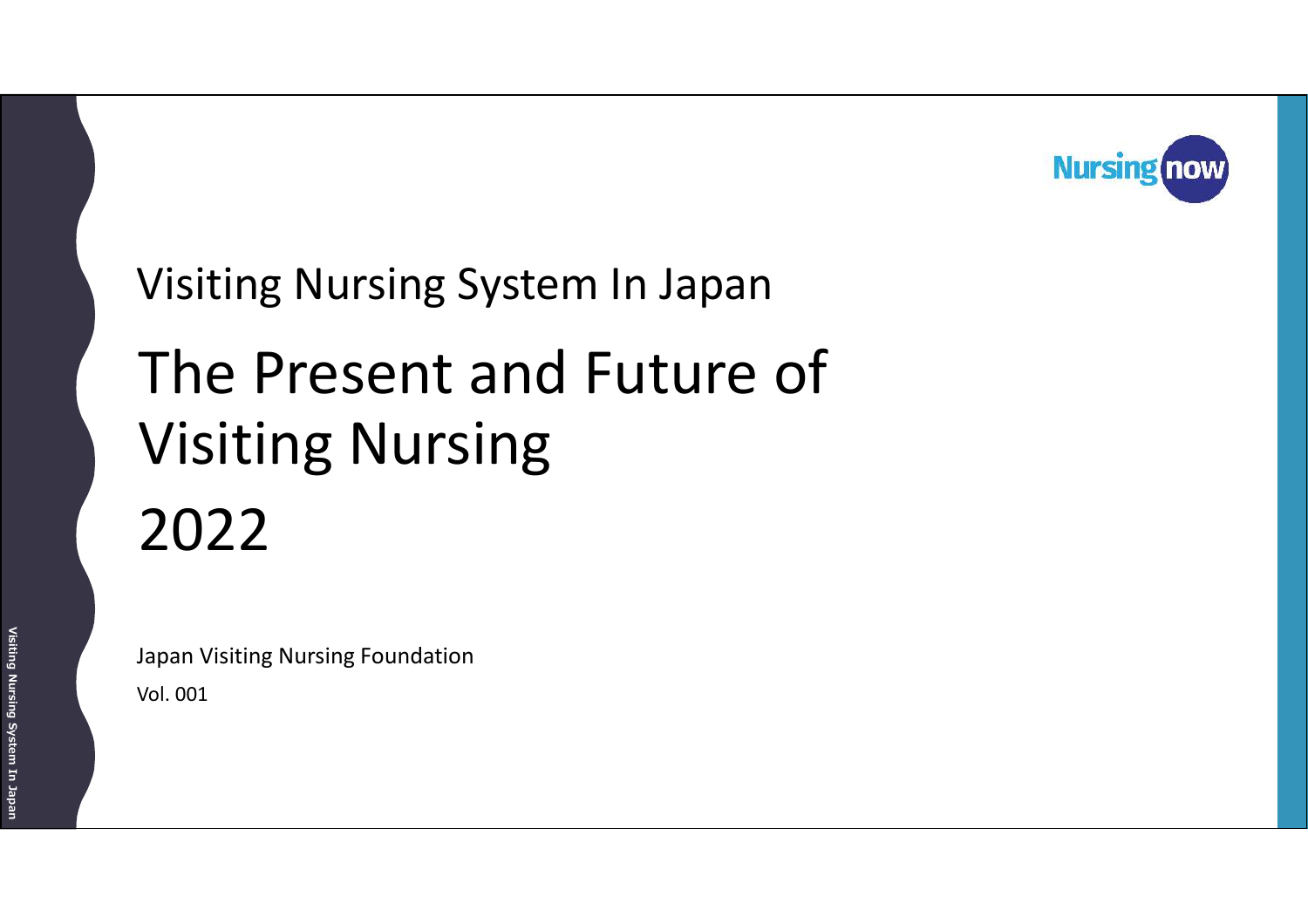#### **Contents**

# I **The Present Status of Visiting Nursing**

- 01. Changes in medical expenses and long-term care benefits pertaining to visiting nursing stations
- 02. Changes in the number of visiting nursing offices under the long-term care insurance system
- 03. Shares by operators of visiting nursing stations
- 04. Composition of visiting nursing station offices by the scale of users
- 05. Shares by professions of staff at visiting nursing stations (comparison in FTE and actual number)
- 06. Breakdown of users of visiting nursing stations by disease/injury
- 07. Details of care for users of visiting nursing stations
- 08. Deaths and composition by the place of death

# II **The Future of Visiting Nursing**

- 01. Overview of Visiting Nursing Action Plan 2025
	- Reference 1 Changes in Japanese population
	- Reference 2 Required nurses by scenario toward 2025 (provisional values)
	- Reference 3 Proposed lifetime training system for visiting nurses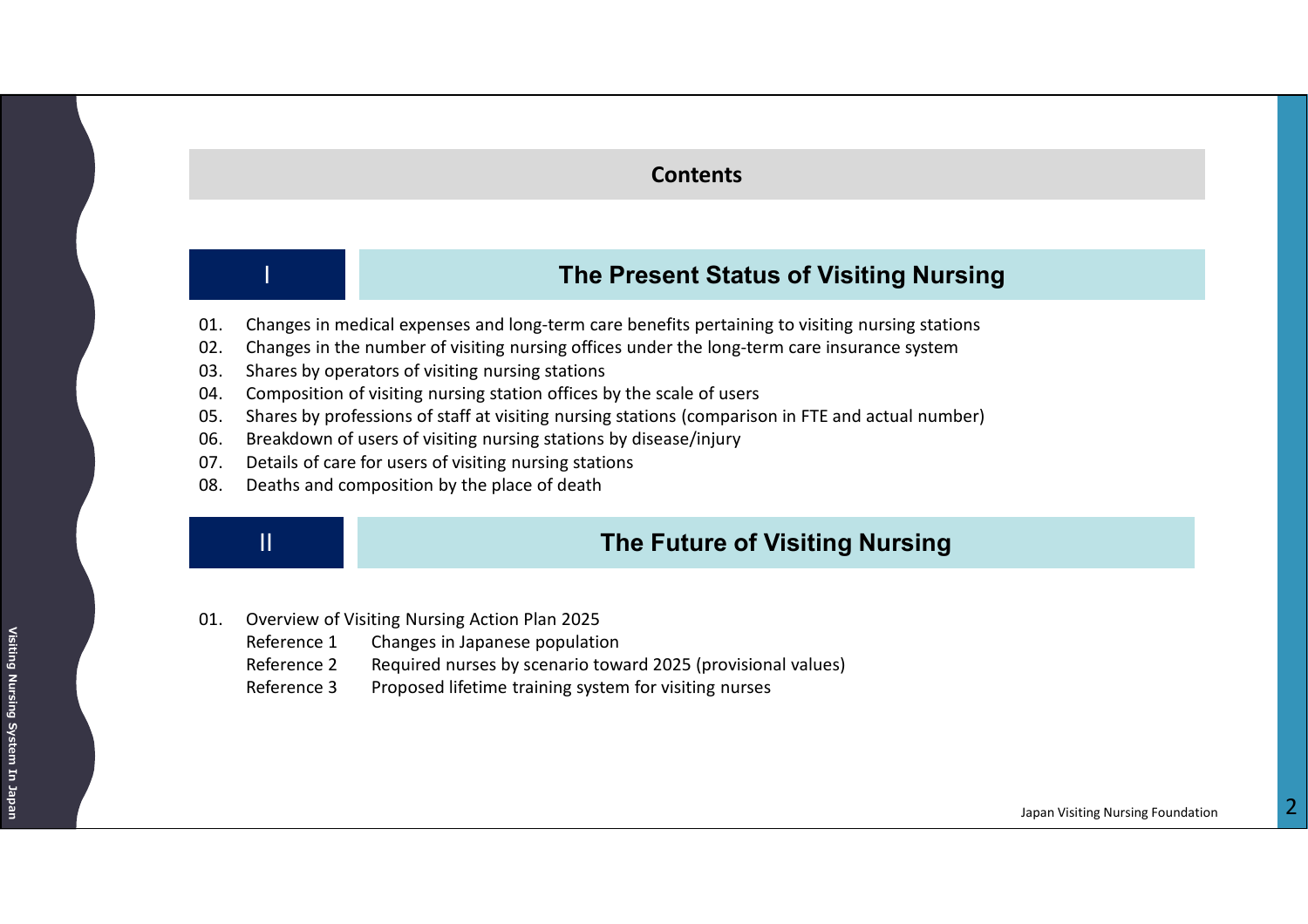### I-01. **Changes in medical expenses and long-term care benefits pertaining to visiting nursing stations**



[Source] Overview of National Medical Expenses / Status Survey of Long-term Care Benefits (2006 - 2018)

Material: Prepared by the Foundation referring to the 486th Central Social Insurance Medical Council Material

Japan Visiting Nursing Foundation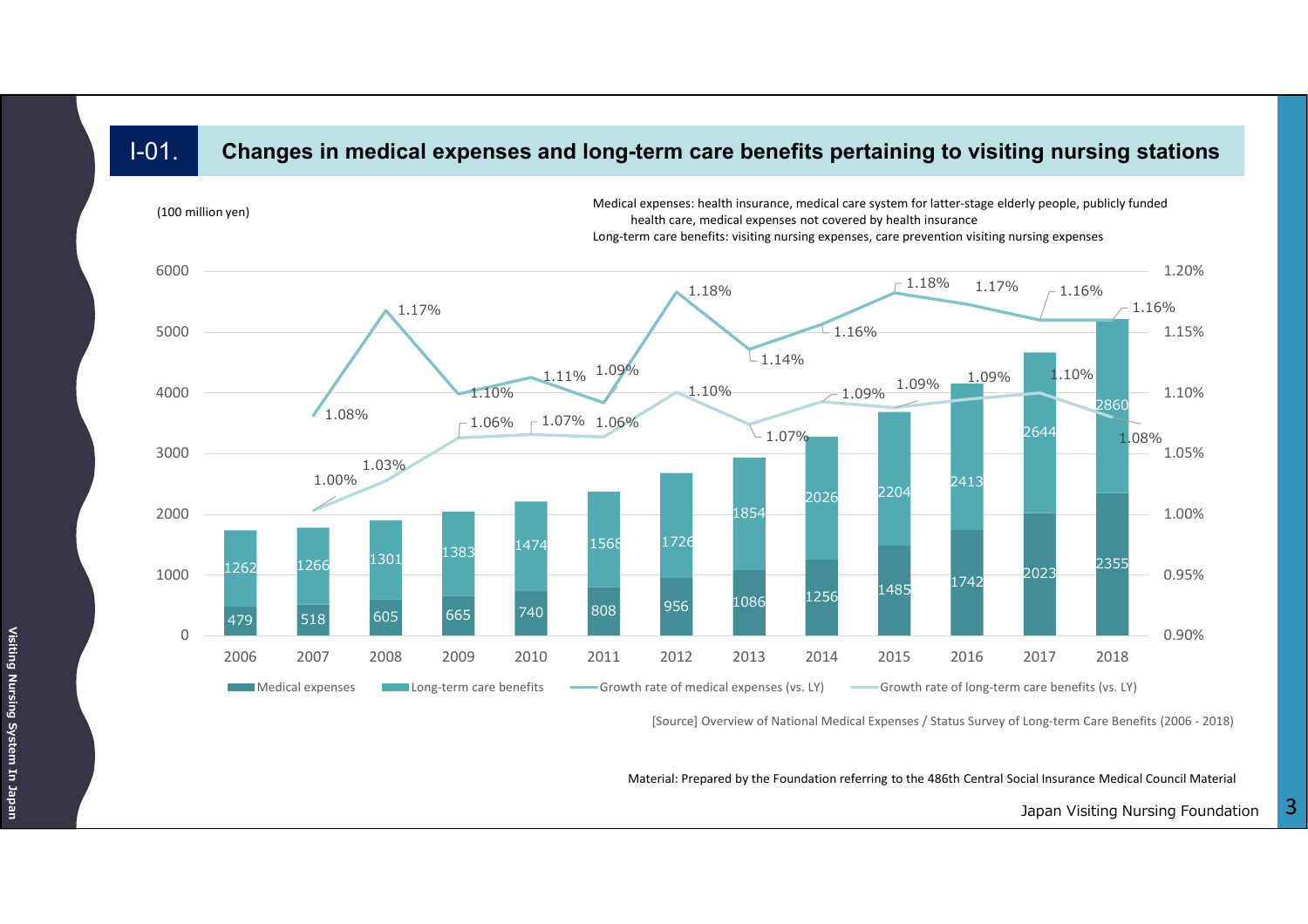#### I-02. **Changes in the number of visiting nursing offices under the long-term care insurance system**



Material: Prepared from the Ministry of Health, Labour and Welfare, "Statistics of Status Survey on Long-term Care Benefits (the number of visiting nursing offices with billing in September every year)"

Japan Visiting Nursing Foundation **4**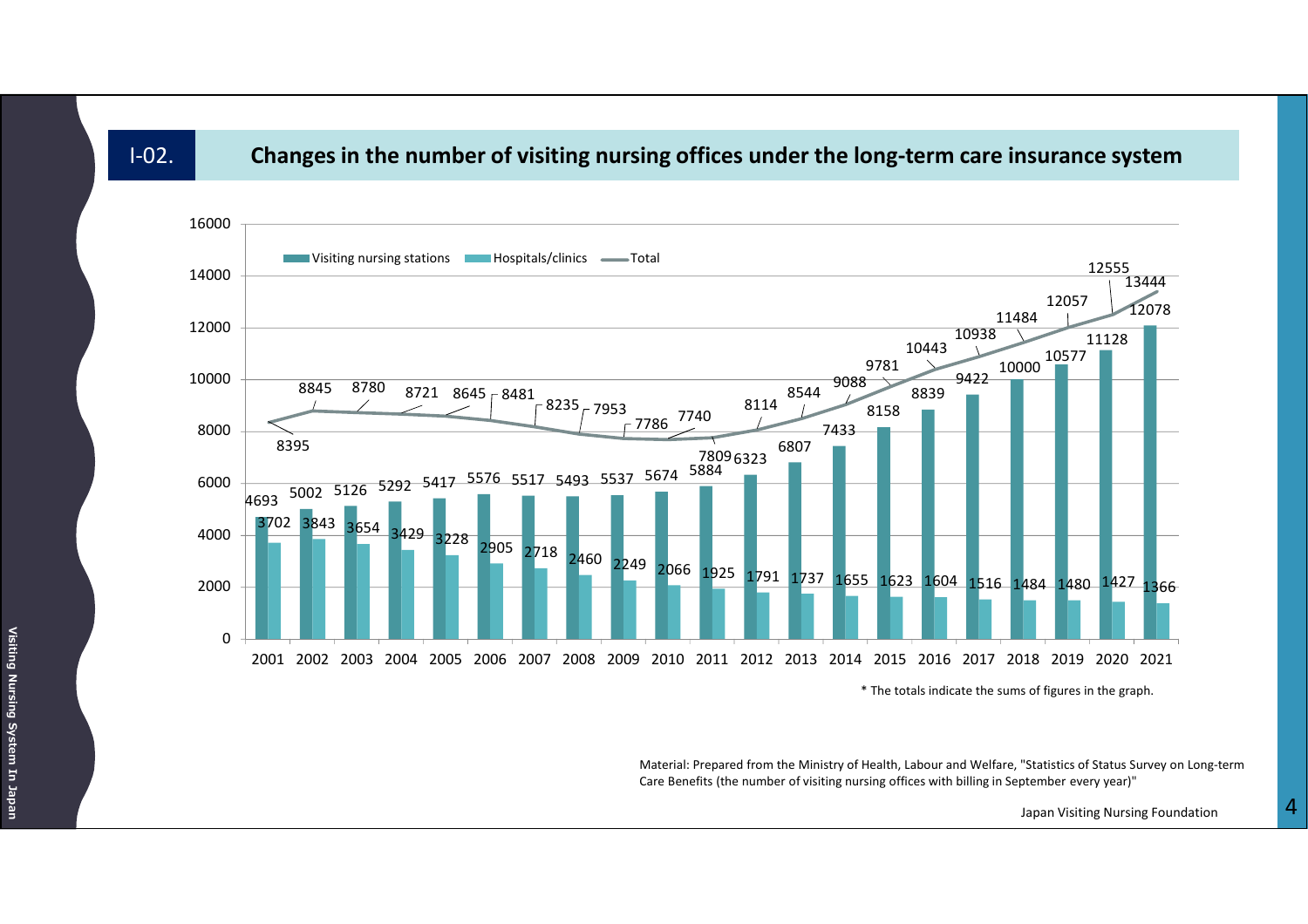## I-03. **Shares by operators of visiting nursing stations**



Material: Prepared from the Ministry of Health, Labour and Welfare "Long-term Care Service Facilities and Offices Survey 2020"

Material: Prepared from the Ministry of Health, Labour and Welfare "Long-term Care Service Facilities and Offices Survey 2020"

Japan Visiting Nursing Foundation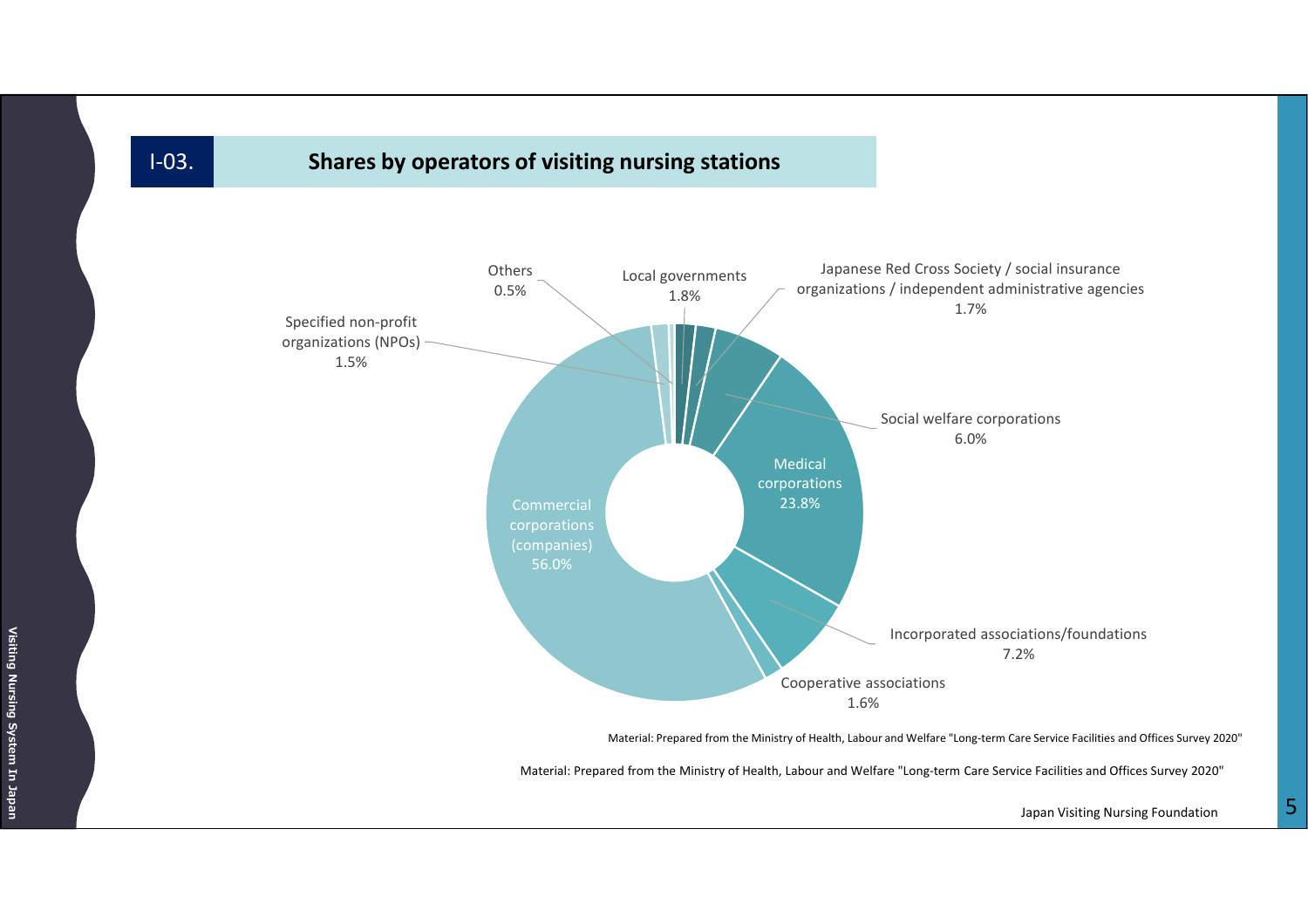

Material: Prepared from the Ministry of Health, Labour and Welfare "Long-term Care Service Facilities and Offices Survey 2020"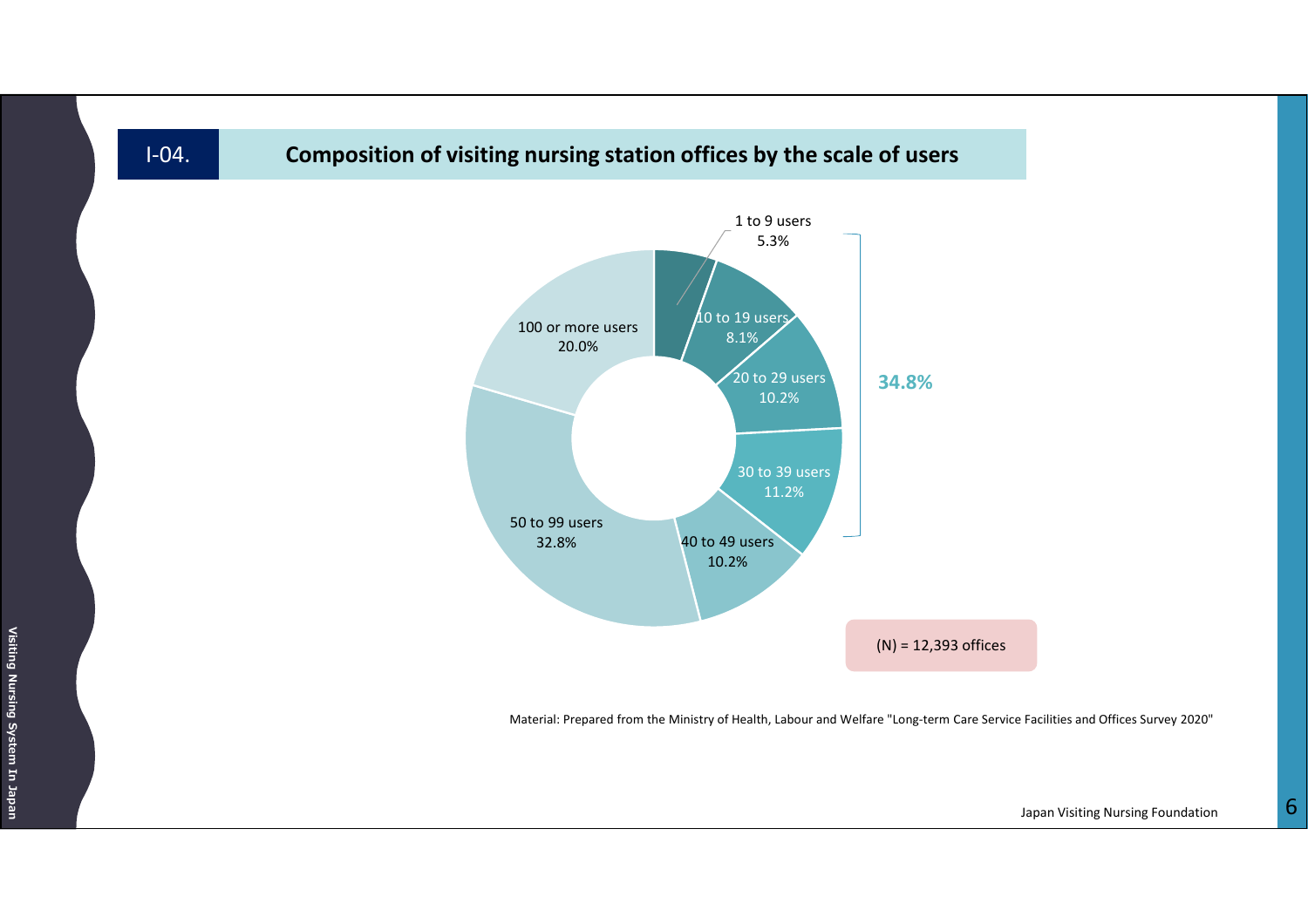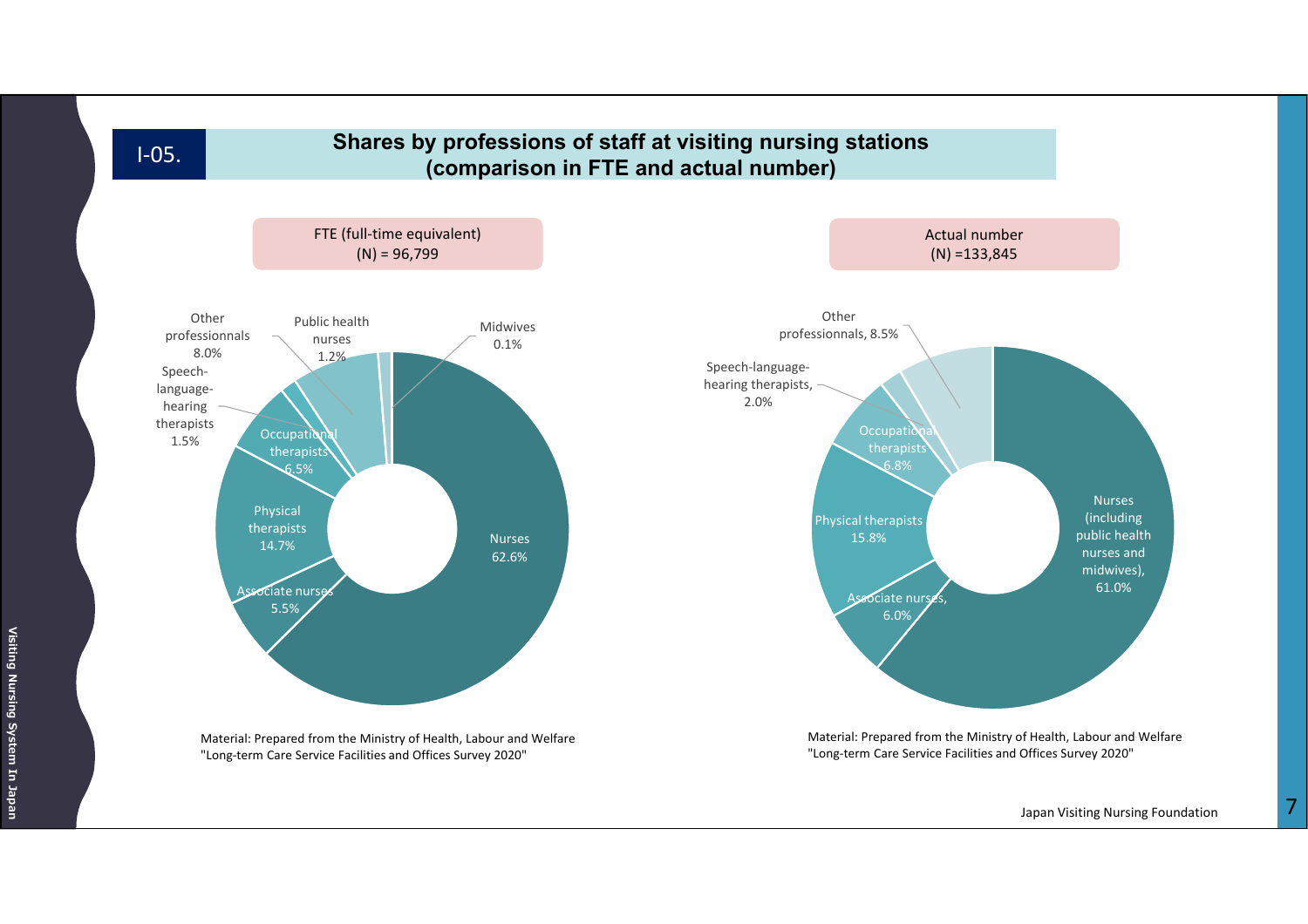# I-06. **Breakdown of users of visiting nursing stations by disease/injury**



Material: Prepared from the Ministry of Health, Labour and Welfare "Long-term Care Service Facilities and Offices Survey 2019"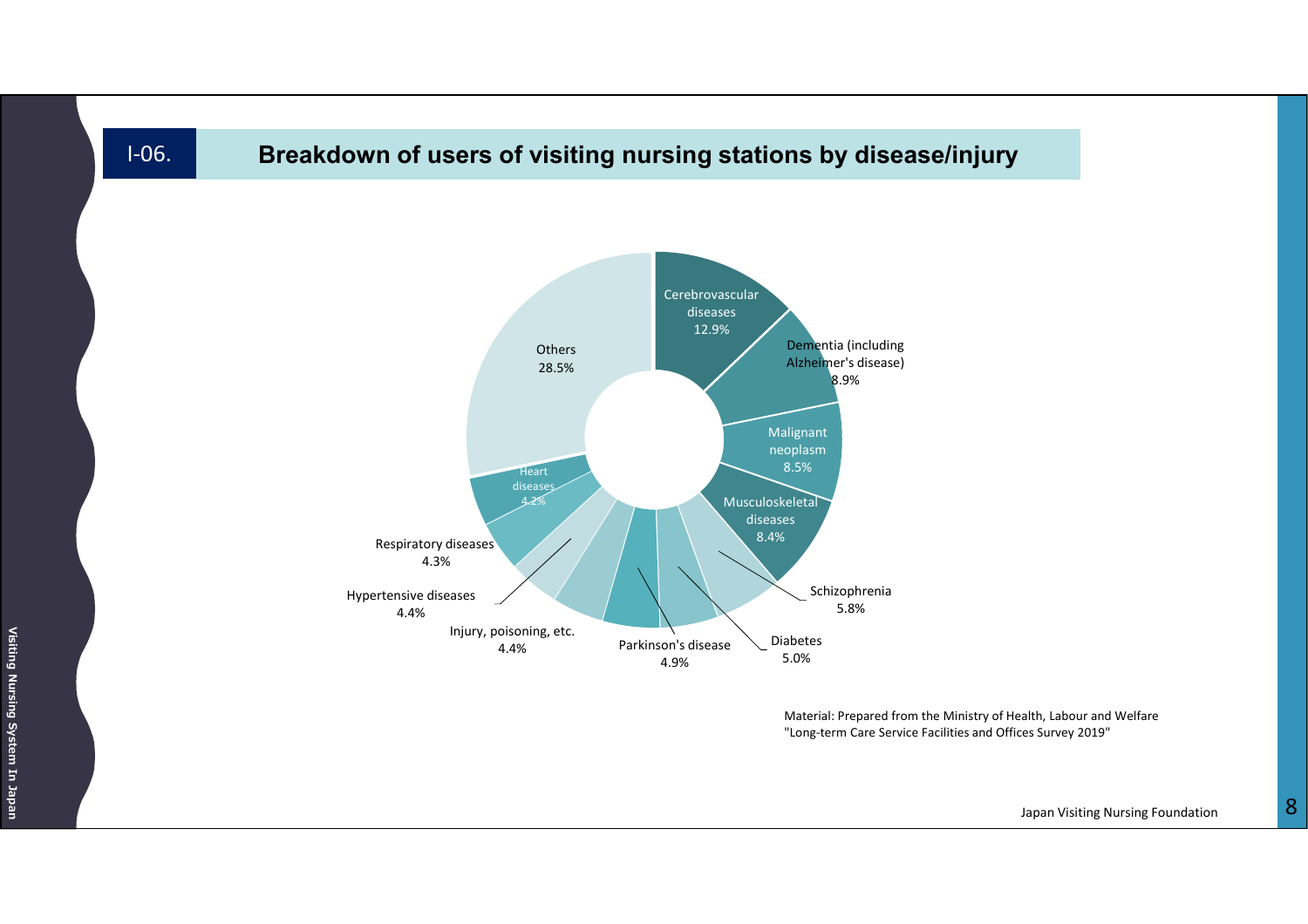## I-07. **Details of care for users of visiting nursing stations**

\* Users of visiting nursing stations: 575,938 (Nursing pertaining to medical procedures is performed on 60.6% of total)



Material: Prepared from the Ministry of Health, Labour and Welfare "Long-term Care Service Facilities and Offices Survey 2016"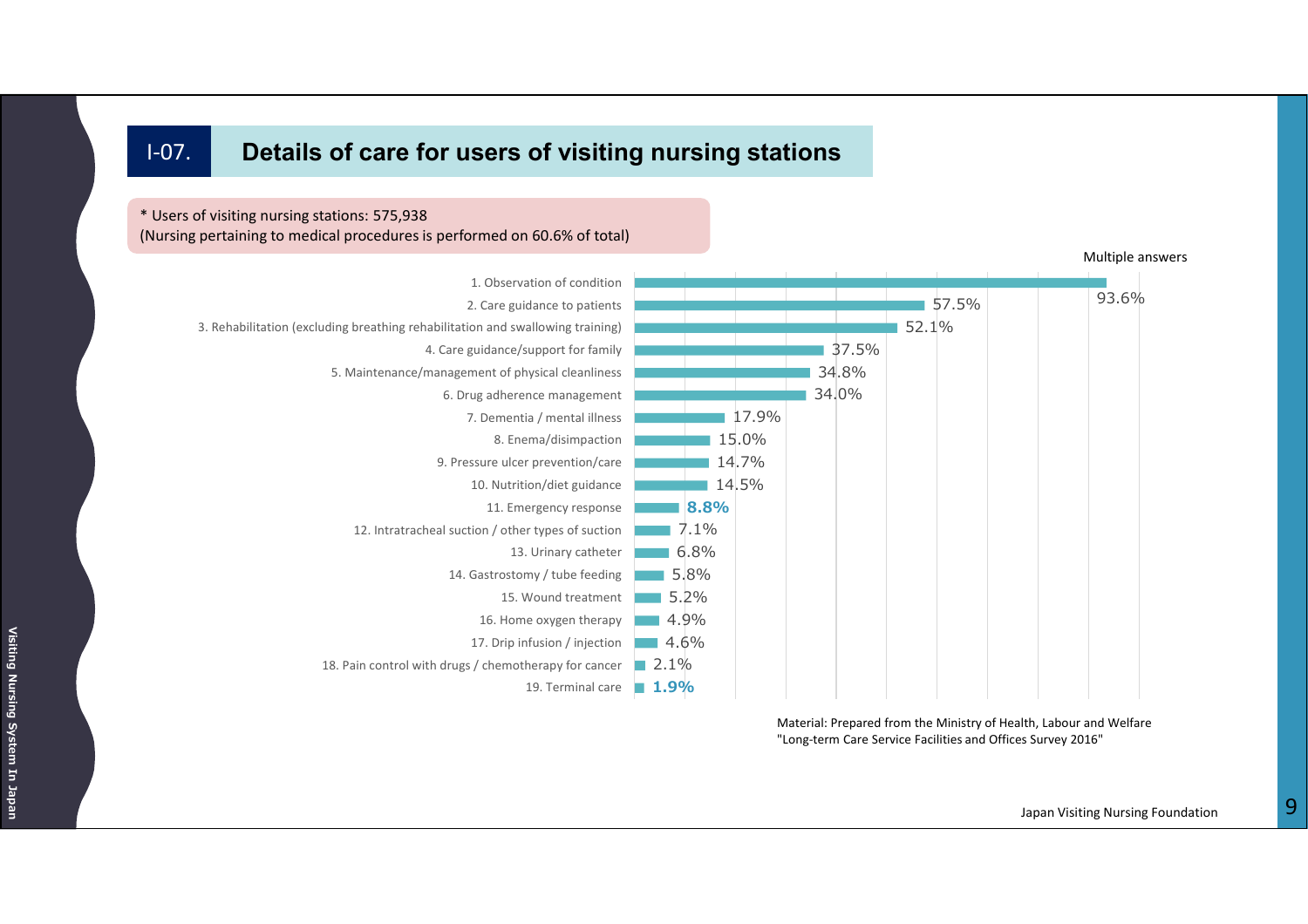# I-08. **Deaths and composition by the place of death**



\* Shares were calculated based on the sums in the graph.

Prepared from Table 5, the deaths and composition by the place of death, the Ministry of Health, Labour and Welfare "Vital Statistics (2020)"

> Japan Visiting Nursing Foundation 10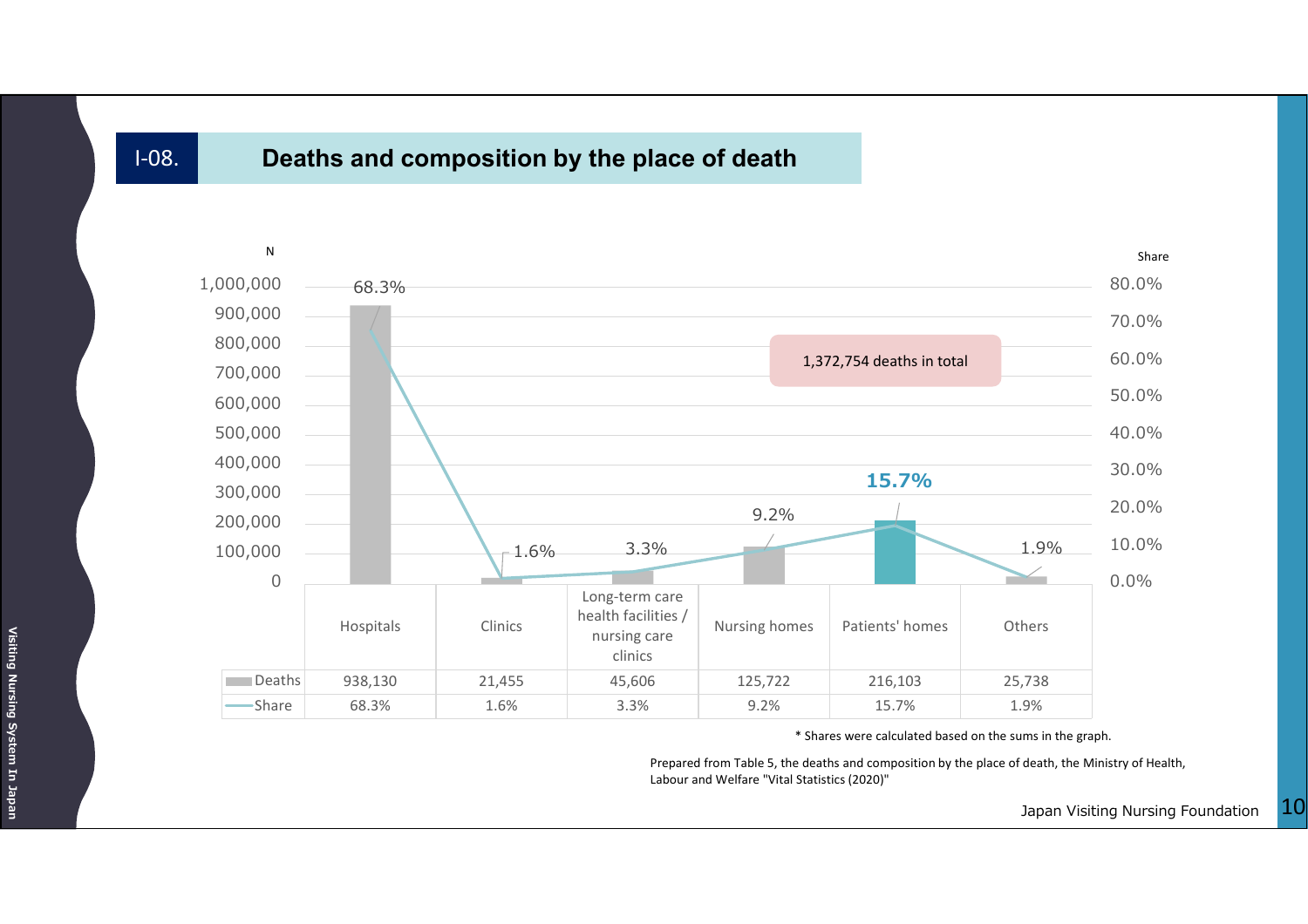# II-01. **Overview of Visiting Nursing Action Plan 2025**

#### **I. Quantitative expansion of visiting nursing**

#### 1. Establish visiting nursing offices nationwide

- Improve imbalanced presence among regions
- Establish a system for service 24/7
- Expand the scale
- 2. Retain a stable number of visiting nurses
	- Objective; 150,000 visiting nurses
	- Recruit newly graduate nurses
	- Improve treatment and work-life balance (WLB)
- 3. Mutual development of nurses between medical institutions and visiting nursing stations
	- Establish human resource development system
	- Opportunities for human resource exchange

#### **II. Functional expansion of visiting nursing**

- 1. Increase the places for visiting nursing
- Visiting nursing to long-term care facilities, group homes, schools, etc.
- 2. Functional expansion of visiting nursing offices
- Establish at least one visiting nursing station with expanded functions in each secondary medical zone
- Enhance outpatient day care
- Implement preventive activities for residents
- 3. Enhance nurse-led comprehensive community care
- 4. Improve the efficiency of visiting nursing operations
- ICT-based information sharing with other professionals
- Improve the efficiency of operations

#### **III. Quality improvement of visiting nursing**

- 1. Develop specialists who have a viewpoint to support health maintenance and recovery, living, and a calm terminal stage of life
	- Enhanced care

Terminal care at home, palliative care, support for dementia, mental illness, and children with severe mental/physical disorders, etc.

- 2. Collaborate with other professionals exercising nursing specialty
	- Provide occasions for learning and thinking with other professionals
- 3. Upgrade the management skills of managers at visiting nursing stations
	- Enhanced training for managers
- 4. Strengthen basic nursing education
	- Cooperation with educational institutions
	- Upgrade exercise guidance for home nursing studies

#### **IV. Response to regional comprehensive care**

- 1. Dissemination of visiting nursing to the general public
	- Information provision concerning the functions and roles of visiting nursing
- 2. Establish a regional comprehensive care system
	- Establish a regional network
	- Participate in municipal services and meetings
- 3. Strengthen the function of visiting nursing stations to provide comprehensive support for regional living
- 4. Policy proposals from the standpoint of visiting nursing
	- Participation in the planning process
	- Policy proposals that match regional characteristics

**Visiting**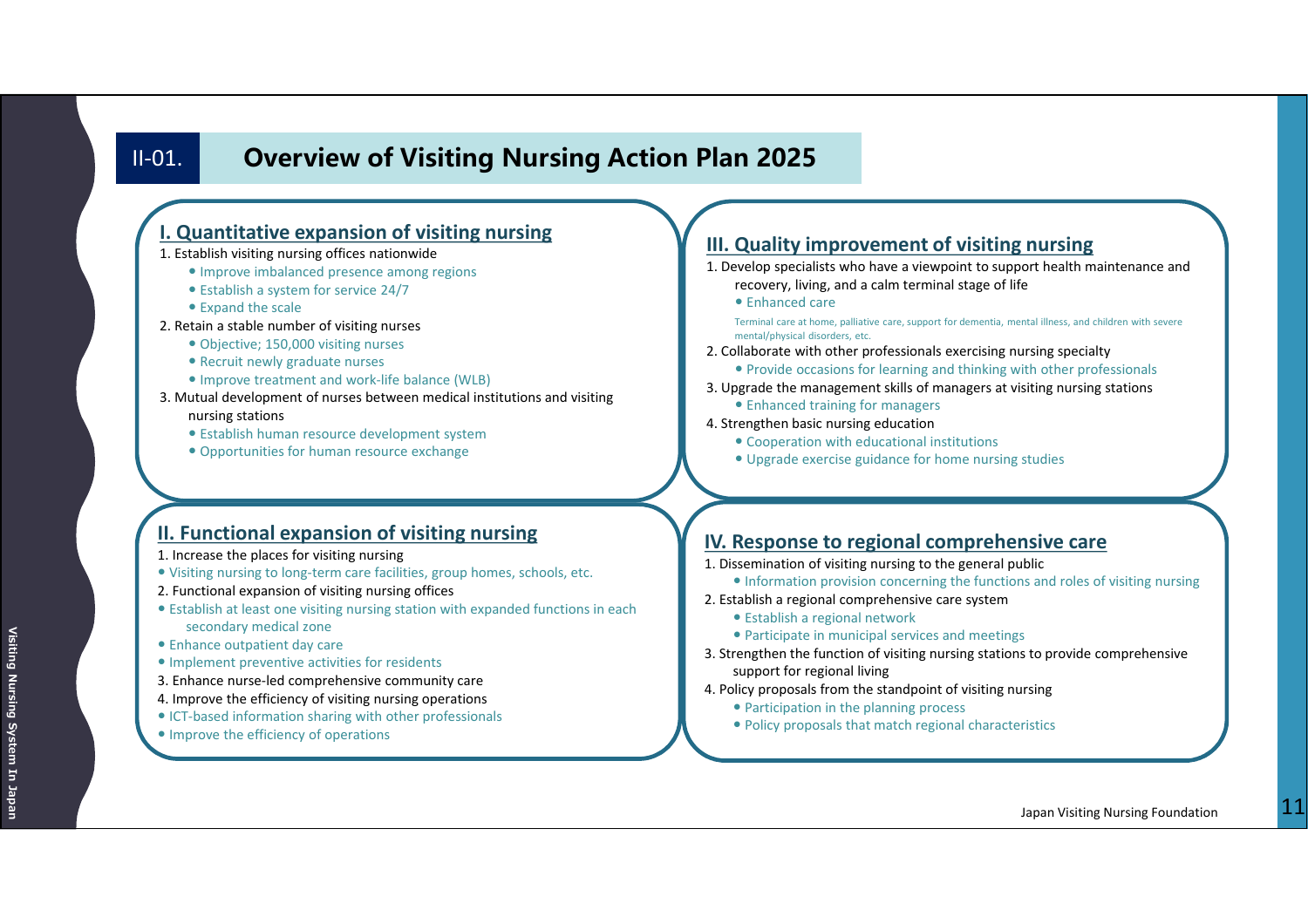

**Visiting Nursing System In Japan**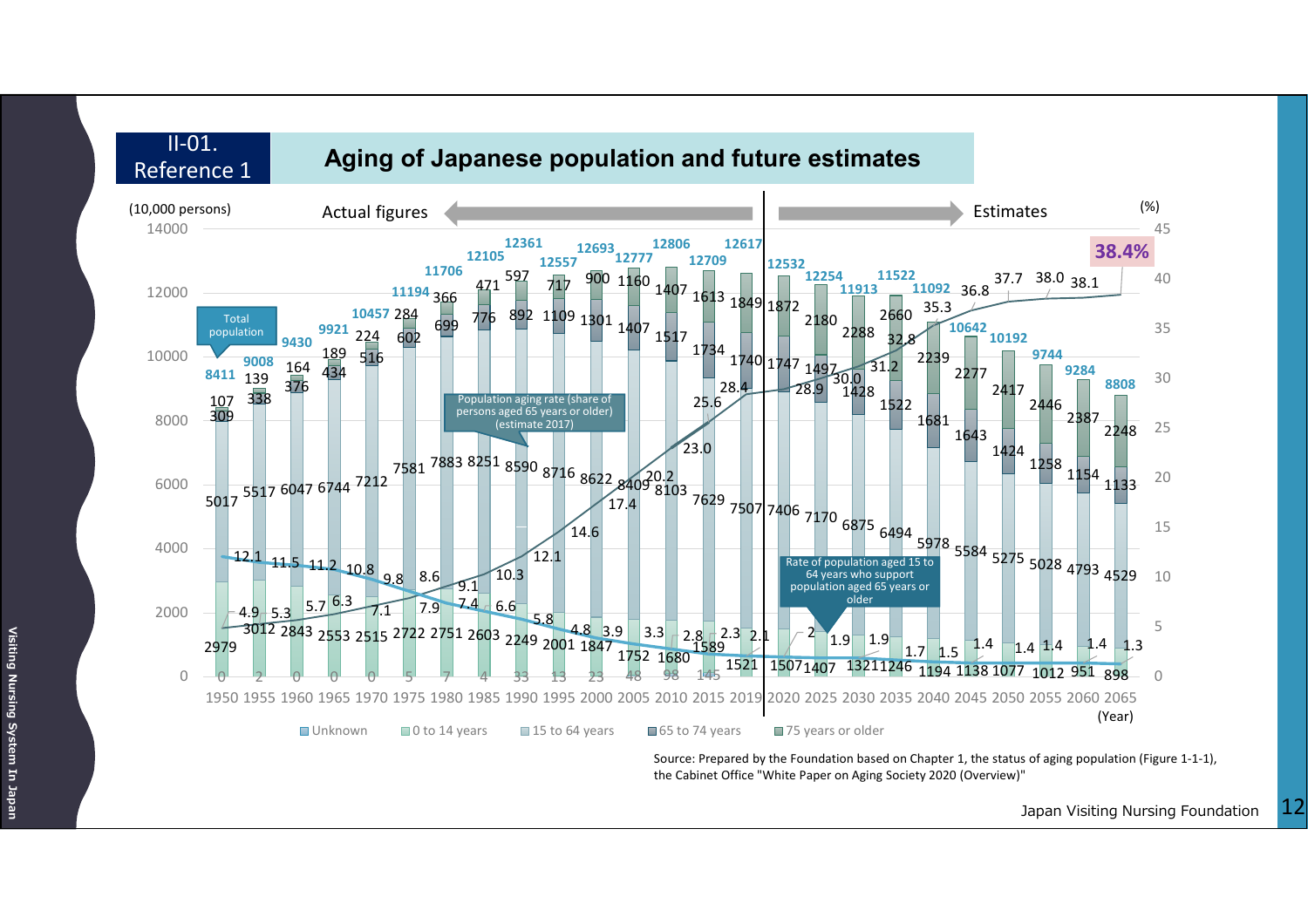II-01. Reference 2

# **Required nurses by scenario toward 2025 (provisional values)**



■ Hospitals + medical clinics with beds + psychiatry wards + medical clinics without beds ■ Visiting nursing offices ■ Long-term care services, etc. ■ Schools

Material: Prepared by the Foundation based on the Ministry of Health, Labour and Welfare, "Interim Summary of Review Meeting on Supply and Demand of Healthcare Professionals/ Subcommittee on Supply and Demand of Nurses (Overview)"

Japan Visiting Nursing Foundation